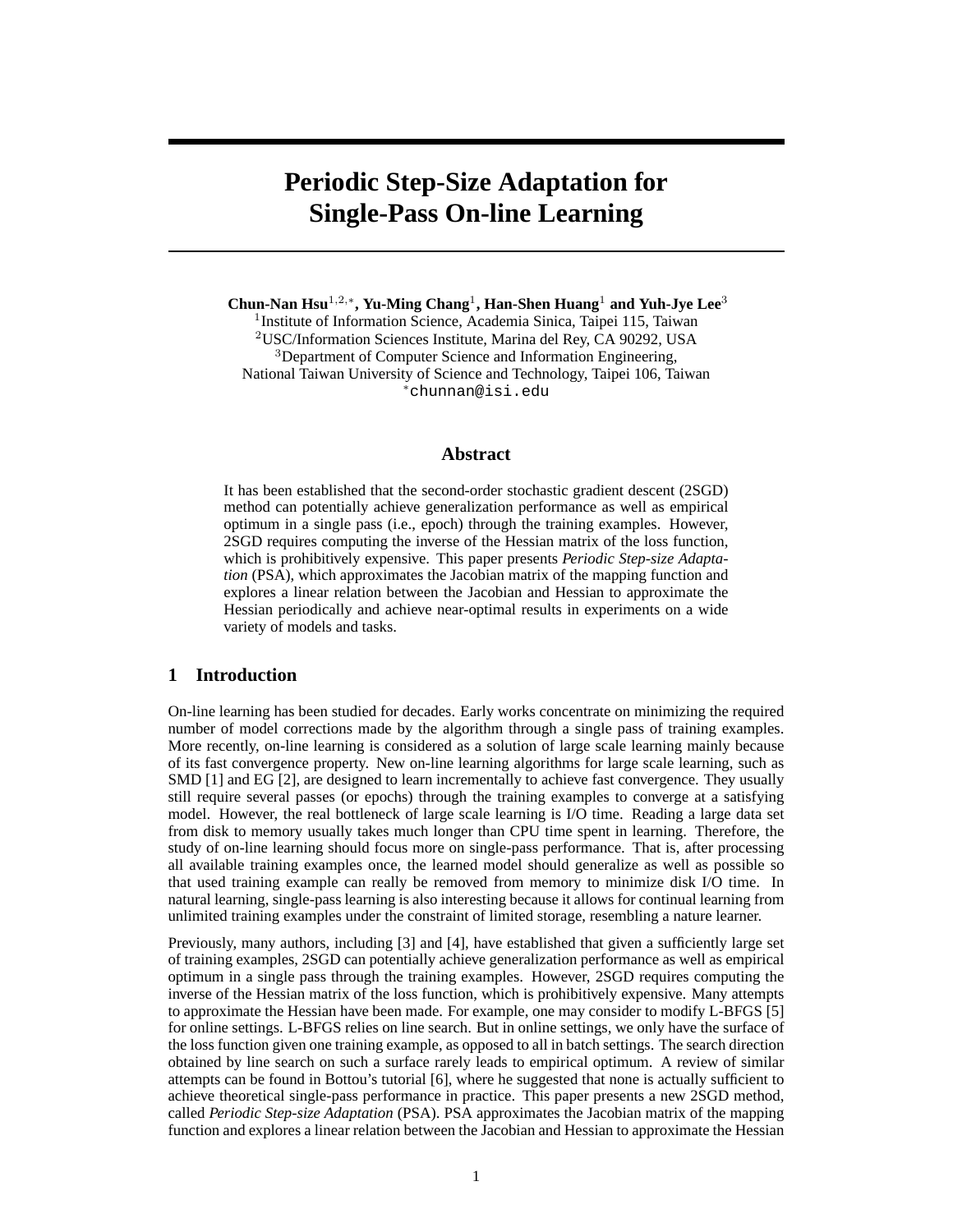periodically. The per-iteration time-complexity of PSA is linear to the number of nonzero dimensions of the data. We analyze the accuracy of the approximation and derive the asymptotic rate of convergence for PSA. Experimental results show that for a wide variety of models and tasks, PSA is always very close to empirical optimum in a single-pass. Experimental results also show that PSA can run much faster compared to state-of-the-art algorithms.

# **2 Aitken's Acceleration**

Let  $w \in \mathbb{R}^d$  be a *d*-dimensional weight vector of a model. A machine learning problem can be formulated as a fixed-point iteration that solves the equation  $\mathbf{w} = \mathcal{M}(\mathbf{w})$ , where  $\mathcal{M}$  is a mapping  $\mathcal{M}: \mathbb{R}^d \to \mathbb{R}^d$ , until  $\mathbf{w}^* = \mathcal{M}(\mathbf{w}^*)$ . Assume that the mapping  $\mathcal{M}$  is differentiable. Then we can apply *Aitken's acceleration*, which attempts to extrapolate to the local optimum in one step, to accelerate the convergence of the mapping:

$$
\mathbf{w}^* = \mathbf{w}^{(t)} + (\mathbf{I} - \mathbf{J})^{-1} (\mathcal{M}(\mathbf{w}^{(t)}) - \mathbf{w}^{(t)}),
$$
 (1)

where  $J := \mathcal{M}'(w^*)$  is the Jacobian of the mapping  $\mathcal M$  at  $w^*$ . When  $\lambda_i := eig(J) \in (-1,1)$ , the mapping M is guaranteed to converge. That is, when  $t \to \infty$ ,  $\mathbf{w}^{(t)} \to \mathbf{w}^*$ .

It is usually difficult to compute J for even a simple machine learning model. To alleviate this issue, we can approximate J with the estimates of its *i*-th eigenvalue  $\lambda_i$  by

$$
\gamma_i^{(t)} := \frac{\mathcal{M}(\mathbf{w}^{(t)})_i - \mathbf{w}_i^{(t)}}{\mathbf{w}_i^{(t)} - \mathbf{w}_i^{(t-1)}}, \quad \forall i,
$$
\n(2)

and extrapolate at each dimension  $i$  by:

$$
\mathbf{w}_{i}^{(t+1)} = \mathbf{w}_{i}^{(t)} + (1 - \gamma_{i}^{(t)})^{-1} (\mathcal{M}(\mathbf{w}^{(t)})_{i} - \mathbf{w}_{i}^{(t)}) .
$$
 (3)

In practice, Aitken's acceleration alternates a step for preparing  $\gamma^{(t)}$  and a step for the extrapolation. That is, when t is an even number, M is used to obtain  $w^{(t+1)}$ . Otherwise, the extrapolation (3) is used. A benefit of the above approximation is that the cost for performing an extrapolation is  $O(d)$ , linear in terms of the dimension.

#### **3 Periodic Step-Size Adaptation**

When M is a gradient descent update rule, that is,  $\mathcal{M}(w) \leftarrow w - \eta g(w; D)$ , where  $\eta$  is a scalar step size, D is the entire set of training examples, and  $g(w; D)$  is the gradient of a loss function to be minimized, Aitken's acceleration is equivalent to Newton's method, because

$$
\mathbf{J} = \mathcal{M}'(\mathbf{w}) = \mathbf{I} - \eta \mathbf{H}(\mathbf{w}; \mathsf{D}),
$$
(4)  

$$
(\mathbf{I} - \mathbf{J})^{-1} = \frac{1}{\eta} \mathbf{H}(\mathbf{w}; \mathsf{D})^{-1}, \text{ and } \mathcal{M}(\mathbf{w}) - \mathbf{w} = \mathbf{w} - \eta \mathbf{g}(\mathbf{w}; \mathsf{D}) - \mathbf{w} = -\eta \mathbf{g}(\mathbf{w}; \mathsf{D}),
$$

where  $\mathbf{H}(\mathbf{w}; D) = g'(\mathbf{w}; D)$ , the Hessian matrix of the loss function, and the extrapolation given in (1) becomes

$$
\mathbf{w} = \mathbf{w} + (\mathbf{I} - \mathbf{J})^{-1}(\mathcal{M}(\mathbf{w}) - \mathbf{w}) = \mathbf{w} - \frac{1}{\eta}\mathbf{H}^{-1}\eta\mathbf{g} = \mathbf{w} - \mathbf{H}^{-1}\mathbf{g}.
$$

In this case, Aitken's acceleration enjoys the same local quadratic convergence as Newton's method.

This can also be extended to a SGD update rule:  $\mathbf{w}^{(t+1)} \leftarrow \mathbf{w}^{(t)} - \eta \bullet \mathbf{g}(\mathbf{w}^{(t)}; \mathsf{B}^{(t)})$ , where the mini-batch B ⊆ D, |B| « |D|, is a randomly selected small subset of D. A genuine on-line learner usually has  $|\overline{B}| = 1$ . We consider a positive vector-valued step-size  $\eta \in \mathbb{R}^d_+$  and "•" denotes component-wise (Hadamard) product of two vectors. Again, by exploiting (4), since

$$
eig(\mathbf{I} - diag(\eta)\mathbf{H}) = eig(\mathcal{M}') = eig(\mathbf{J}) \approx \gamma,
$$

where  $\gamma$  is an estimated eigenvalue of **J** as given in (2), when **H** is a symmetric matrix, its eigenvalue is given by

$$
eig(\mathbf{J}) = 1 - \eta_i eig(\mathbf{H}) \Rightarrow eig(\mathbf{H}) = \frac{1 - eig(\mathbf{J})}{\eta_i}.
$$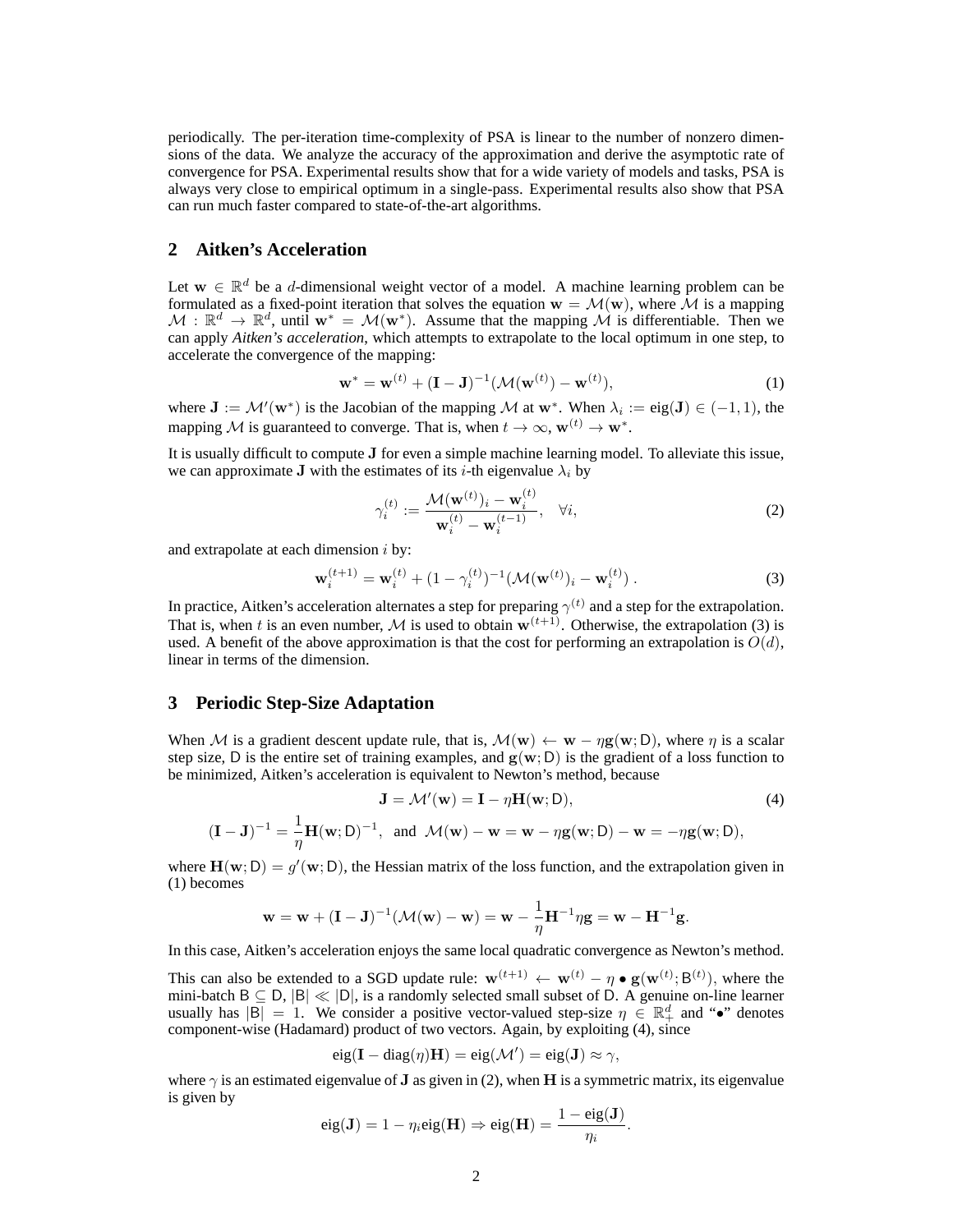Therefore, we can update the step size component-wise by

$$
eig(\mathbf{H}^{-1}) = \frac{\eta_i}{1 - eig(\mathbf{J})} \approx \frac{\eta_i}{1 - \gamma_i} \Rightarrow \eta_i^{(t+1)} \propto \frac{\eta_i^{(t)}}{1 - \gamma_i^{(t)}}.
$$
 (5)

Since the mapping M in SGD involves the gradient  $g(w^{(t)}; B^{(t)})$  of a randomly selected training example  $B^{(t)}$ , M is itself a random variable. It is unlikely that we can obtain a reliable eigenvalue estimation at each single iteration. To increase stationary of the mapping, we take advantage of the law of large numbers and aggregate consecutive SGD mappings into a new mapping

$$
\mathcal{M}^b = \underbrace{\mathcal{M}(\mathcal{M}(\ldots \mathcal{M}(\mathbf{w})\ldots))}_{b},
$$

which reduces the variance of gradient estimation by  $\frac{1}{b}$ , compared to the plain SGD mapping M. The approximation is valid because  $\mathbf{w}^{(t+i)}$ ,  $i = 0, \ldots, b-1$  are approximately fixed when  $\eta$  is sufficiently small [7].

We can proceed to estimate the eigenvalues of  $\mathcal{M}^b$  from  $\mathbf{w}^{(t)}$ ,  $\mathbf{w}^{(t+b)}$  and  $\mathbf{w}^{(t+2b)}$  by applying (2) for each component  $i$ :

$$
\bar{\gamma}_i^b = \frac{\mathbf{w}_i^{(t+2b)} - \mathbf{w}_i^{(t+b)}}{\mathbf{w}_i^{(t+b)} - \mathbf{w}_i^{(t)}}.
$$
\n(6)

We note that our aggregate mapping  $\mathcal{M}^b$  is different from a mapping that takes  $b$  mini-batches as the input in a single iteration. Their difference is similar to that between batch and stochastic gradient descent. Aggregate mappings have  $b$  chances to adjust its search direction, while mappings that use  $b$  mini-batches together only have one.

With the estimated eigenvalues, we can present the complete update rule to adjust the step size vector  $\eta$ . To ensure that the estimated values of eig(J)  $\in (-1, 1)$  and to ensure numerical stability, we introduce a positive constant  $\kappa < 1$  as the upper bound of  $|\bar{\gamma}_i^b|$ . Let u denote the constrained  $\bar{\gamma}^b$ . Its components are given by

$$
u_i := \text{sgn}(\bar{\gamma}_i^b) \min(|\bar{\gamma}_i^b|, \kappa), \quad \forall i. \tag{7}
$$

Then we can update the step size every  $2b$  iterations based on  $\bf{u}$  by:

$$
\eta^{(t+2b+1)} = \mathbf{v} \bullet \eta^{(t+2b)},\tag{8}
$$

where v is a discount factor with components defined by

$$
v_i := \frac{m + u_i}{m + \kappa + n}, \quad \forall i. \tag{9}
$$

The discount factor is derived from (5) and the fact that when  $u < 1$ ,  $\frac{1}{1-u} > e^u \approx 1 + u$  to ensure numerical stability, with m and n controlling the range. Let  $\alpha$  be the maximum value and  $\beta$  be the minimum value of  $v_i$ . We can obtain  $m$  and  $n$  by solving  $\beta \le v_i \le \alpha$  for all  $i$ . Since  $-\kappa \le u_i \le \kappa$ , we have  $v_i = \alpha$  when  $u_i = \kappa$  and  $v_i = \beta$  when  $u_i = -\kappa$ . Solving these equations yields:

$$
m = \frac{\alpha + \beta}{\alpha - \beta} \kappa \text{ and } n = \frac{2(1 - \alpha)}{\alpha - \beta} \kappa. \tag{10}
$$

For example, if we want to set  $\alpha = 0.9999$  and  $\beta = 0.99$ , then m and n will be  $201\kappa$  and  $0.0202\kappa$ , respectively. Setting  $0 < \beta < \alpha \leq 1$  ensures that the step size is decreasing and approaches zero so that SGD can be guaranteed to converge [7].

Algorithm 1 shows the PSA algorithm. In a nutshell, PSA applies SGD with a fixed step size and periodically updates the step size by approximating Jacobian of the aggregated mapping. The complexity per iteration is  $O(\frac{d}{b})$  because the cost of eigenvalue estimation given in (6) is 2d and it is required for every 2b iterations. That is, PSA updates  $\eta$  after learning from 2b ⋅ B examples.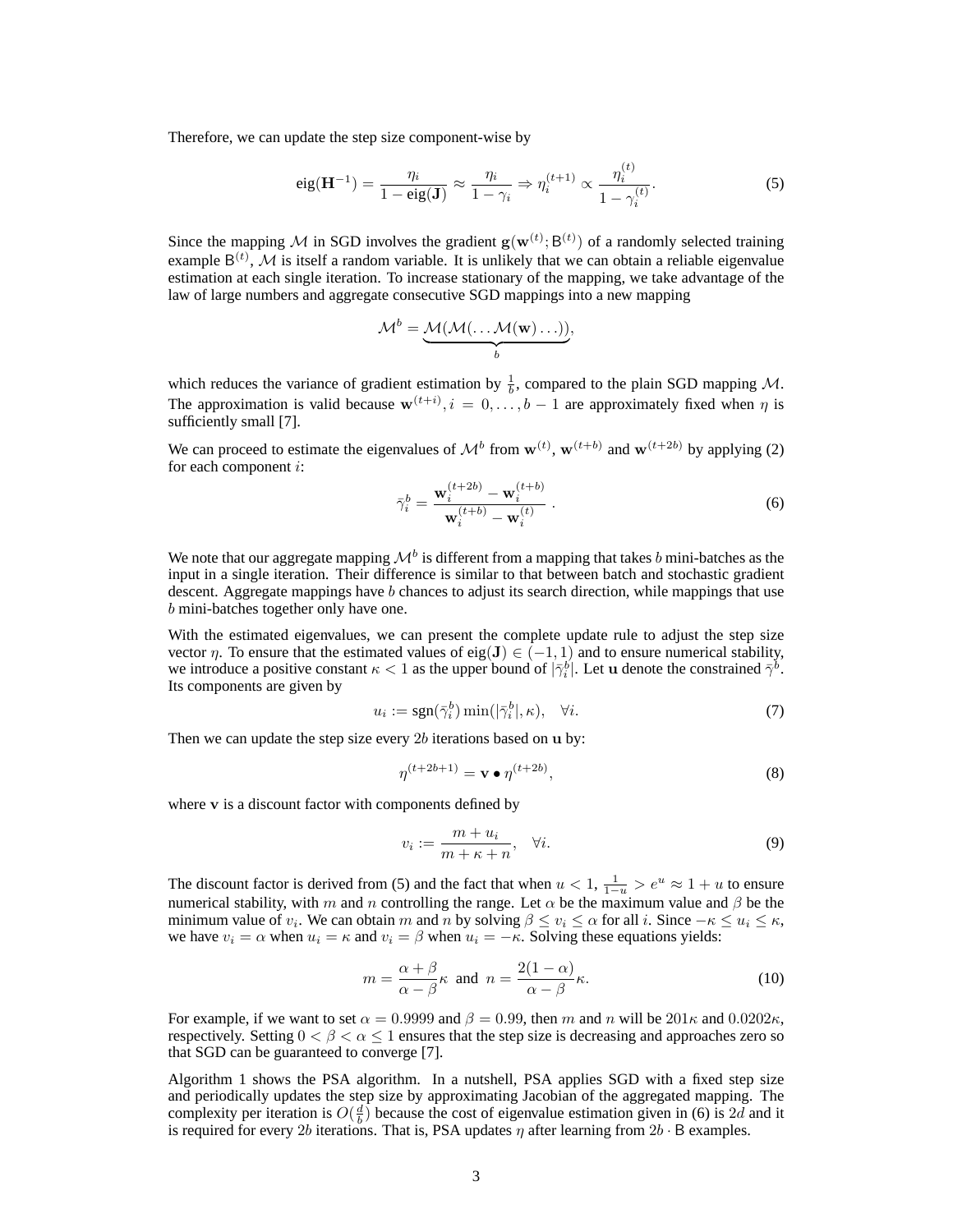## **Algorithm 1** The PSA Algorithm

1: **Given:**  $\alpha$ ,  $\beta$ ,  $\kappa$  < 1 and *b* 2: Initialize  $\theta^{(0)}$  and  $\eta^{(0)}$ ;  $t \leftarrow 0$ ;  $m \leftarrow \frac{\alpha + \beta}{\alpha - \beta} \kappa$  and  $n \leftarrow \frac{2(1-\alpha)}{\alpha - \beta}$  $\triangleright$  Equation (10) 3: **repeat** 4: Choose a small batch  $B^{(t)}$  uniformly at random from the set of training examples D 5: update  $\theta^{(t+1)} \leftarrow \theta^{(t)} - \eta \bullet \mathbf{g}(\theta^{(t)}; \mathbf{B}^{(t)})$ ) ⊳ SGD update 6: **if**  $(t + 1)$  **mod**  $2b = 0$  **then**  $\triangleright$  **D** Update  $\eta$ 7: update  $\bar{\gamma}_i^b \leftarrow \frac{\theta_i^{(t+2b)} - \theta_i^{(t+b)}}{\theta_i^{(t+b)} - \theta_i^{(t)}}$ ⊳ Equation (6) 8: For all *i*, update  $u_i \leftarrow \text{sgn}(\overline{\gamma}_i^b) \min(|\overline{\gamma}_i^b|)$ ∣, 𝜅) ⊳ Equation (7) 9: For all *i*, update  $v_i \leftarrow \frac{m+u_i}{m+\kappa+n}$ ⊳ Equation (9) 10: update  $\eta^{(t+1)} \leftarrow \mathbf{v} \bullet \eta$  $\triangleright$  Equation (8) 11: **else**  $12:$  $\eta^{(t+1)} \leftarrow \eta^{(t)}$ 13: **end if** 14:  $t \leftarrow t + 1$ 15: **until** Convergence

### **4 Analysis of PSA**

We analyze the accuracy of  $\gamma_i^{(t)}$  as an eigenvalue estimate as follows. Let eigen decomposition  $J = QAQ^{-1}$  and  $u_i$  be column vectors of Q and  $v_i^T$  be row vectors of  $Q^{-1}$ . Then we have

$$
\mathbf{J}^t = \sum_{j=1}^d \lambda_j^t \mathbf{u}_j \mathbf{v}_j^T,
$$

where  $\lambda_j$  is the j-th eigenvalue of J. By applying Taylor's expansion to M, we have

$$
\mathbf{w}^{(t)} - \mathbf{w}^* \quad \approx \quad \mathbf{J}^t(\mathbf{w}^{(0)} - \mathbf{w}^*)
$$
\n
$$
\mathbf{w}^{(t-1)} - \mathbf{w}^* \quad \approx \quad \mathbf{J}^{t-1}(\mathbf{w}^{(0)} - \mathbf{w}^*)
$$
\n
$$
\Rightarrow \Delta^{(t)} = \mathbf{w}^{(t)} - \mathbf{w}^{(t-1)} \quad \approx \quad \mathbf{J}^t \mathbf{J}^{-1}(\mathbf{J} - \mathbf{I})(\mathbf{w}^{(0)} - \mathbf{w}^*)
$$
\n
$$
\Rightarrow \Delta^{(t+1)} = \mathbf{w}^{(t+1)} - \mathbf{w}^{(t)} \quad \approx \quad \sum_{j=1}^d \lambda_j \lambda_j^t \mathbf{u}_j \mathbf{v}_j^T \mathbf{J}^{-1}(\mathbf{J} - \mathbf{I})(\mathbf{w}^{(0)} - \mathbf{w}^*)
$$

Now let

$$
\omega_{ij} := \mathbf{e}_i^T \mathbf{u}_j \mathbf{v}_j^T \mathbf{J}^{-1} (\mathbf{J} - \mathbf{I}) (\mathbf{w}^{(0)} - \mathbf{w}^*),
$$

where  $e_i$  is the *i*-th column of **I**. Let  $\Delta_i$  be the *i*-th element of  $\Delta$  and  $\lambda_{j_i}$  be the largest eigenvalue of **J** such that  $\omega_{ij} \neq 0$ . Then

$$
\gamma_i \equiv \frac{\Delta_i^{(t+1)}}{\Delta_i^{(t)}} = \frac{\sum_{j=1}^d \lambda_j^{t+1} \omega_{ij}}{\sum_{j=1}^d \lambda_j^t \omega_{ij}} = \frac{\lambda_{j_i} + \sum_{j \neq j_i} (\lambda_j/\lambda_{j_i})^t \lambda_j \omega_{ij}/\omega_{ij_i}}{1 + \sum_{j \neq j_i} (\lambda_j/\lambda_{j_i})^t \omega_{ij}/\omega_{ij_i}}.
$$

Therefore, we can conclude that

- $\gamma_i \to \lambda_{j_i}$  as  $t \to \infty$  because  $\forall i$ , if  $\omega_{ij} \neq 0$  then  $\lambda_j/\lambda_{j_i} \leq 1$ .  $\lambda_{j_i} \equiv R_i$  is the *i*-th componentwise rate of convergence.
- $\gamma_i = \lambda_i$  if **J** is a diagonal matrix. In this case, our approximation is exact. This happens when there are high percentages of missing data for a Bayesian network model trained by EM [8] and when features are uncorrelated for training a conditional random field model [9].
- $\gamma_i$  is the average of eigenvalues weighted by  $\lambda_j^t \omega_{ij}$ . Since  $\omega_{ij}$  is usually the largest when  $i = j$ , we have  $\gamma_i \approx \lambda_i$ .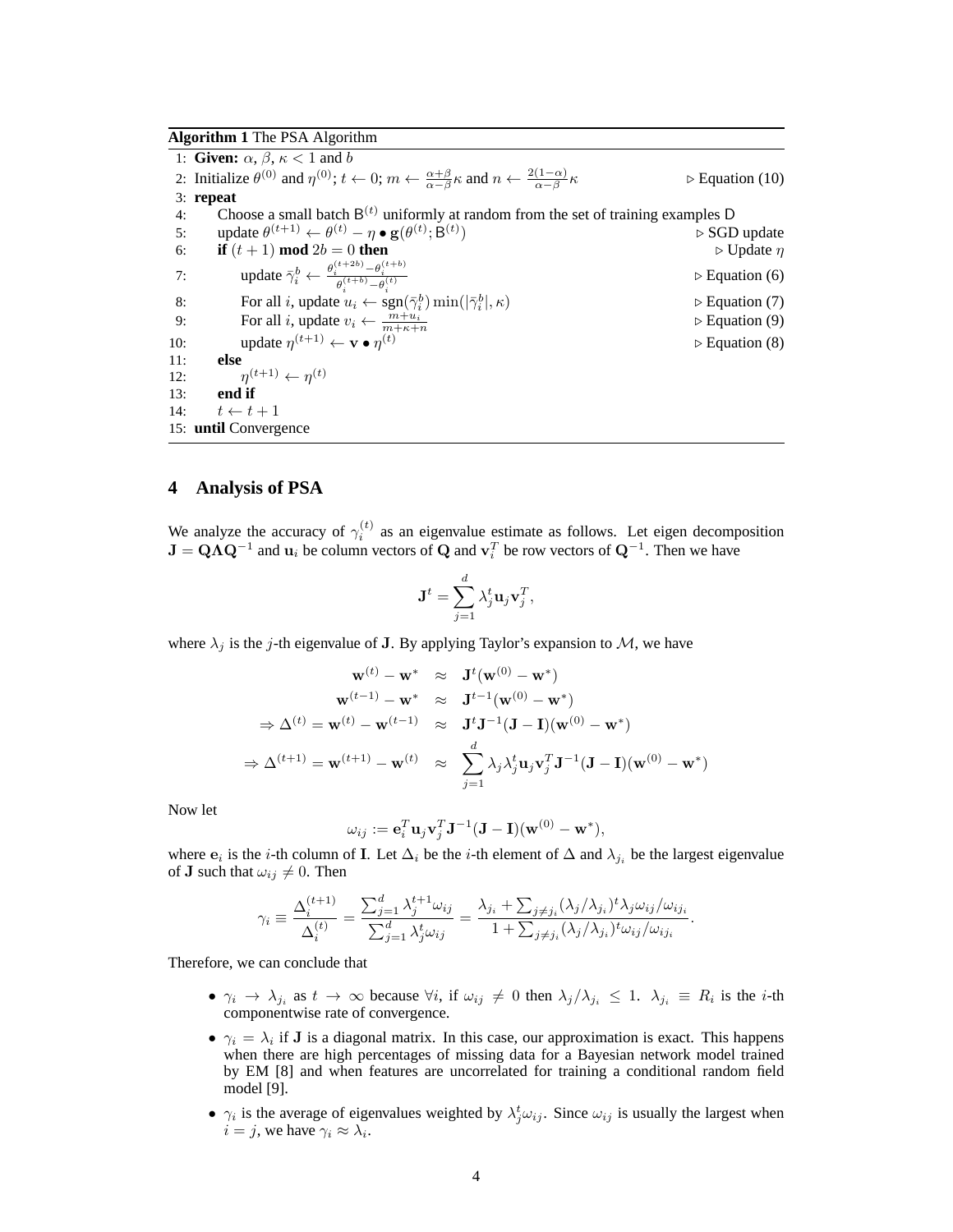When we have the least possible step size  $\eta^{(t+1)} = \beta \eta^{(t)}$  for all t **mod**  $2b = 0$  in PSA, the expectation of  $w^{(t)}$  obtained by PSA can be shown to be:

$$
E(\mathbf{w}^{(t)}) = \mathbf{w}^* + \prod_{k=1}^t \left( I - \eta^{(0)} \beta^{\lfloor \frac{k}{b} \rfloor} \mathbf{H}(\mathbf{w}^*; \mathsf{D}) \right) (\mathbf{w}^{(0)} - \mathbf{w}^*)
$$
  
=  $\mathbf{w}^* + \mathbf{S}^{(t)}(\mathbf{w}^{(0)} - \mathbf{w}^*).$ 

The rate of convergence is governed by the largest eigenvalue of  $S<sup>(t)</sup>$ . We now derive a bound of this eigenvalue.

**Theorem 1** Let  $\lambda_h$  be the least eigenvalue of  $\mathbf{H}(\mathbf{w}^*; \mathsf{D})$ . The asymptotic rate of convergence of PSA *is bounded by*

$$
eig(\mathbf{S}^{(t)}) \le \exp\left\{\frac{-\eta^{(0)}\lambda_h b}{1-\beta}\right\}.
$$

**Proof** We can show that

$$
eig(\mathbf{S}^{(t)}) = \prod_{k=1}^{t} \left(1 - \eta^{(0)}\beta^{\lfloor \frac{k}{b} \rfloor}\lambda_h\right)
$$
  
 
$$
\leq \exp\left\{-\sum_{k=1}^{t} \eta^{(0)}\lambda_h\beta^{\lfloor \frac{k}{b} \rfloor}\right\} = \exp\left\{-\eta^{(0)}\lambda_h\sum_{k=1}^{t} \beta^{\lfloor \frac{k}{b} \rfloor}\right\}
$$

because for any  $0 \le a_j < 1$ ,  $1 - a_j \le e^{-a_j}$ ,

$$
0 \le \prod_{j=1}^n (1 - a_j) \le \prod_{j=1}^n e^{-a_j} = e^{-\sum_{j=1}^n a_j}.
$$

Now, since

$$
\sum_{k=1}^t \beta^{\lfloor \frac{k}{b} \rfloor} \approx \left( \sum_{l=0}^{\lfloor \frac{t}{b} \rfloor} b\beta^l \right) = b \sum_{l=0}^{\lfloor \frac{t}{b} \rfloor} \beta^l \longrightarrow \frac{b}{1-\beta} \text{ when } t \to \infty,
$$

we have

$$
\text{eig}(\mathbf{S}^{(t)}) \le \exp\left\{-\eta^{(0)}\lambda_h \sum_{k=1}^t \beta^{\lfloor \frac{k}{b} \rfloor}\right\} \to \exp\left\{\frac{-\eta^{(0)}\lambda_h b}{1-\beta}\right\} \text{ when } t \to \infty.
$$

□

Though this analysis suggests that for rapid convergence to  $\theta^*$ , we should assign  $\beta \approx 1$  with a large b and  $\eta^{(0)}$ , it is based on a worst-case scenario and thus insufficient as a practical guideline for parameter assignment. In practice, we fix  $(\alpha, \beta, \kappa) = (0.9999, 0.99, 0.9)$  and tune *b* as follows. When the training set size  $|\overline{D}| \gg 2000$ , set *b* in the order of 0.5 $|D|/1000$  is usually sufficient. This setting implies that the step size will be adjusted per  $|D|/1000$  examples. In fact, when b is in the same order, PSA performs similarly. Consider the following three settings:  $(b, \alpha, \beta)$ (10, 0.9999, 0.99), (100, 0.999, 0.9) or (1, 0.99999, 0.999). They all yield nearly identical singlepass F-scores for the BaseNP task (see Section 5). The first setting was used in this paper. To see why this is the case, consider the decreasing factor  $v_i$  (see (8) and (9)), which will be confined within the interval  $(\alpha, \beta)$ . Assume that  $v_i$  is selected at ransom uniformly, then the mean of  $v_i = 0.995$ when  $(\alpha, \beta) = (0.9999, 0.99)$  and  $\eta_i$  will be decreased by a factor of 0.995 on average in each PSA update. When  $b = 10$ , PSA will update  $\eta_i$  per 20 examples. After learning from 200 examples, PSA will decrease  $\eta_i$  10 times by a combined factor of 0.9511. Similarly, we can obtain that the factors for the other two settings are 0.95 and 0.9512, respectively, nearly identical.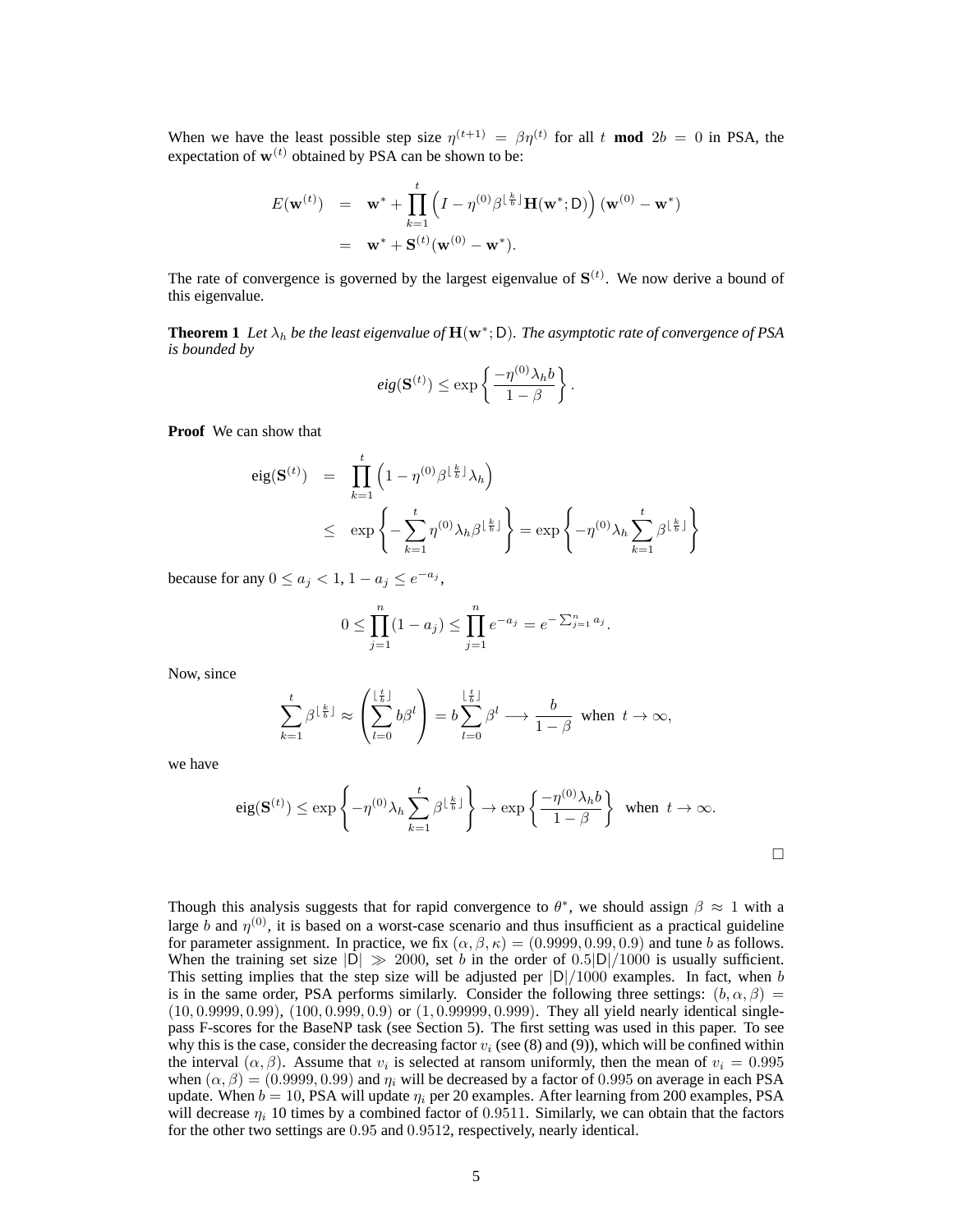# **5 Experimental Results**

Table 1 shows the tasks chosen for our comparison. The tasks for CRF have been used in competitions and the performance was measured by F-score. **Weight** for CRF reported here is Number of features provided by CRF++. **Target** provides the empirical optimal performance achieved by batch learners. If PSA accurately approximates 2SGD, then its single-pass performance should be very close to **Target**. The target F-score for BioNLP/NLPBA is not >85% as reported in [1] because it was due to a bug that included true labels as a feature  $<sup>1</sup>$ .</sup>

| <b>Task</b>    | Model       | <b>Training</b> | Test    | <b>Tag/Class</b> | Weight   | Target     |
|----------------|-------------|-----------------|---------|------------------|----------|------------|
| <b>Base NP</b> | <b>CRF</b>  | 8936            | 2012    | 3                | 1015662  | 94.0% [10] |
| Chunking       | <b>CRF</b>  | 8936            | 2012    | 23               | 7448606  | 93.6% [11] |
| BioNLP/NLPBA   | CRF         | 18546           | 3856    | 11               | 5977675  | 70.0% [12] |
| BioCreative 2  | CRF         | 15000           | 5000    | 3                | 10242972 | 86.5% [13] |
| LS FD          | <b>LSVM</b> | 2734900         | 2734900 | 2                | 900      | 3.26%      |
| LS OCR         | <b>LSVM</b> | 1750000         | 1750000 | $\overline{2}$   | 1156     | 23.94%     |
| MNIST $[14]$   | <b>CNN</b>  | 60000           | 10000   | 10               | 134066   | 0.99%      |

Table 1: Tasks for the experiments.

#### **5.1 Conditional Random Field**

We compared PSA with plain SGD and SMD [1] to evaluate PSA's performance for training conditional random fields (CRF). We implemented PSA by replacing the L-BFGS optimizer in  $CRF++$  [11]. For SMD, we used the implementation available in the public domain  $2$ . Our SGD implementation for CRF is from Bottou  $\overline{3}$ . All the above implementations are revisions of CRF++. Finally, we ran the original CRF++ with default settings to obtain the performance results of L-BFGS. We simply used the original parameter settings for SGD and SMD as given in the literature. For PSA, we used  $\kappa = 0.9$ ,  $(\alpha, \beta) = (0.9999, 0.99)$ ,  $b = 10$ , and  $\eta_i^{(0)} = 0.1$ ,  $\forall i$ . The batch size is one for all tasks. These parameters were determined by using a small subset from CoNLL 2000 baseNP and we simply used them for all tasks. All of the experiments reported here for CRF were ran on an Intel Q6600 Fedora 8 i686 PC with 4G RAM.

Table 2 compares SGD variants in terms of the execution time and F-scores achieved after processing the training examples for a single pass. Since the loss function in CRF training is convex, the convergence results of L-BFGS can be considered as the empirical minimum. The results show that single-pass F-scores achieved by PSA are about as good as the empirical minima, suggesting that PSA has effectively approximated Hessian in CRF training.

Fig. 1 shows the learning curves in terms of the CPU time. Though as expected, plain SGD is the fastest, it is remarkable that PSA is faster than SMD for all tasks. SMD is supposed to have an edge here because the mini-batch size for SMD was set to 6 or 8, as specified in [1], while PSA used one for all tasks. But PSA is still faster than SMD partly because PSA can take advantage of *the sparsity trick* as plain SGD [15].

## **5.2 Linear SVM**

We also evaluated PSA's single-pass performance for training linear SVM. It is straightforward to apply PSA as a primal optimizer for linear SVM. We used two very large data sets: FD (face detection) and OCR (see Table 1), from the Pascal large-scale learning challenge in 2008 and compared the performance of PSA with the state-of-the-art linear SVM solvers: Liblinear 1.33 [16], the winner of the challenge, and SvmSgd, from Bottou's SGD web site. They have been shown to outperform many well-known linear SVM solvers, such as SVM-perf [17] and Pegasos [15].

<sup>&</sup>lt;sup>1</sup>Thanks to Shing-Kit Chan of the Chinese University of Hong Kong for pointing that out.

 $^{2}$ Available under LGPL from the following URL: http://sml.nicta.com.au/code/crfsmd/.

<sup>3</sup>http://leon.bottou.org/projects/sgd.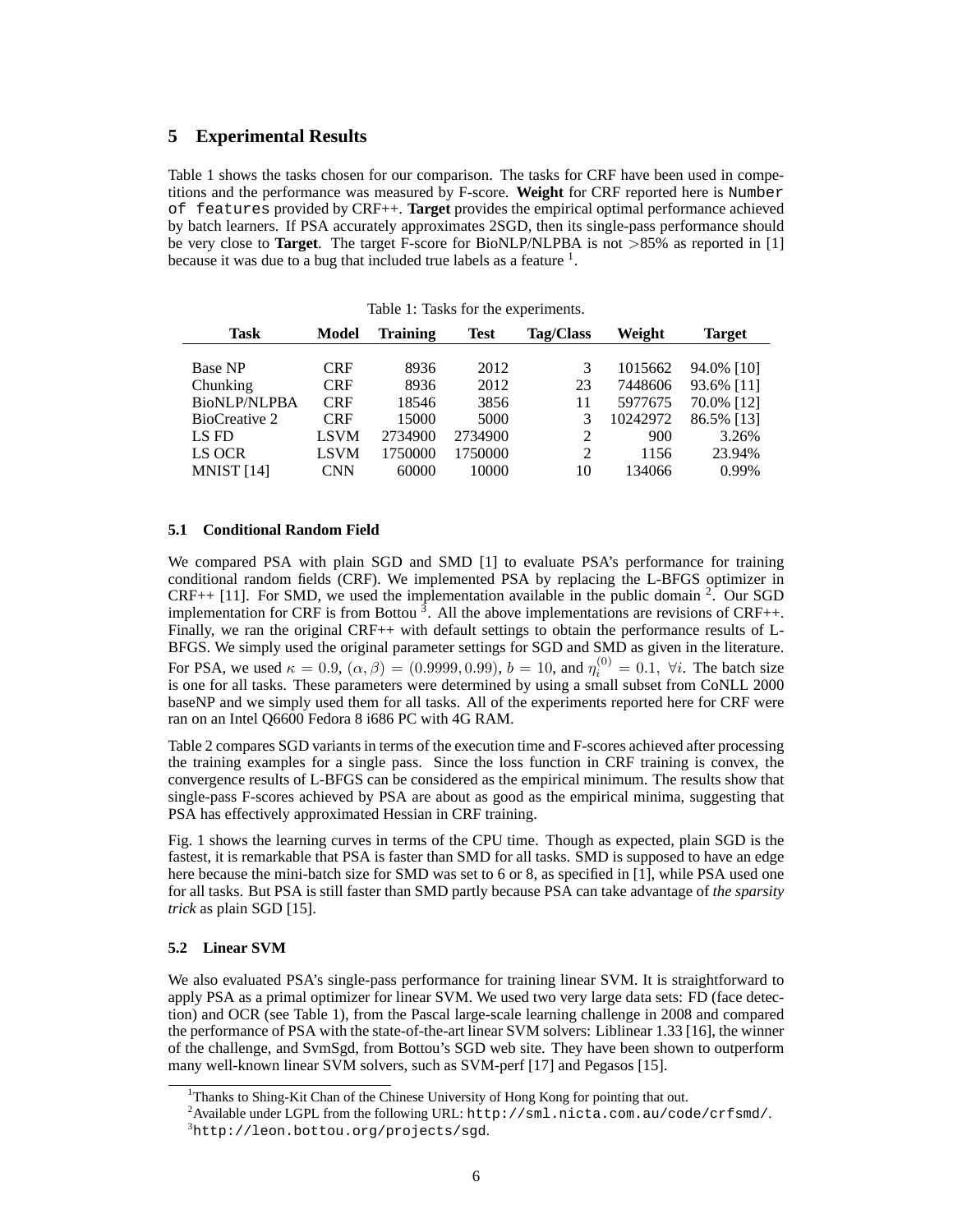|                | <b>Base NP</b> |         |         | <b>Chunking</b> |          | <b>BioNLP/NLPBA</b> |         | <b>BioCreative 2</b> |  |
|----------------|----------------|---------|---------|-----------------|----------|---------------------|---------|----------------------|--|
| Method (pass)  | time           | F-score | time    | F-score         | time     | F-score             | time    | F-score              |  |
|                |                |         |         |                 |          |                     |         |                      |  |
| SGD(1)         | 1.15           | 92.42   | 13.04   | 92.26           | 12.23    | 66.37               | 3.18    | 34.33                |  |
| SMD(1)         | 41.50          | 91.81   | 350.00  | 91.89           | 522.00   | 66.53               | 497.71  | 69.04                |  |
| PSA(1)         | 16.30          | 93.31   | 160.00  | 93.16           | 206.00   | 69.41               | 191.61  | 80.79                |  |
| L-BFGS (batch) | 221.17         | 93.91   | 8694.40 | 93.78           | 20130.00 | 70.30               | 1601.50 | 86.82                |  |

Table 2: CPU time in seconds and F-scores achieved after a single pass of CRF training.



Figure 1: Comparison of CPU time; Horizontal lines indicate target F-scores.

We selected L2-regularized logistic regression as the loss function for PSA and Liblinear because it is twice differentiable. The weight  $\tilde{C}$  of the margin error term was set to one. We kept SvmSgd intact. The experiment was run on an Open-SUSE Linux machine with Intel Xeon E7320 CPU (2.13GHz) and 64GB RAM. Table 3 shows the results. Again, PSA achieves the best single-pass accuracy for both tasks. Its test accuracies are very close to that of converged Liblinear. PSA takes much less time than the other two solvers. PSA (1) is faster than SvmSgd (1) for SVM because SvmSgd uses the sparsity trick [15], which speeds up training for sparse data, but otherwise may slow down. Both data sets we used turn out to be dense, *i.e.*, with no zero features. We implemented PSA with the sparsity trick for CRF only but not for SVM and CNN.

|                    | LS FD    |         | <b>LS OCR</b> |         |  |
|--------------------|----------|---------|---------------|---------|--|
| Method (pass)      | accuracy | time    | accuracy      | time    |  |
|                    |          |         |               |         |  |
| Liblinear converge | 96.74    | 4648.49 | 76.06         | 4454.42 |  |
| Liblinear $(1)$    | 91.43    | 290.58  | 74.33         | 398.00  |  |
| SvmSgd $(20)$      | 93.78    | 1135.67 |               |         |  |
| SvmSgd $(10)$      | 93.77    | 567.68  | 73.71         | 473.35  |  |
| SvmSgd $(1)$       | 93.60    | 56.78   | 73.76         | 46.96   |  |
| PSA(1)             | 95.10    | 30.65   | 75.68         | 25.33   |  |

Table 3: Test accuracy rates and elapsed CPU time in seconds by various linear SVM solvers.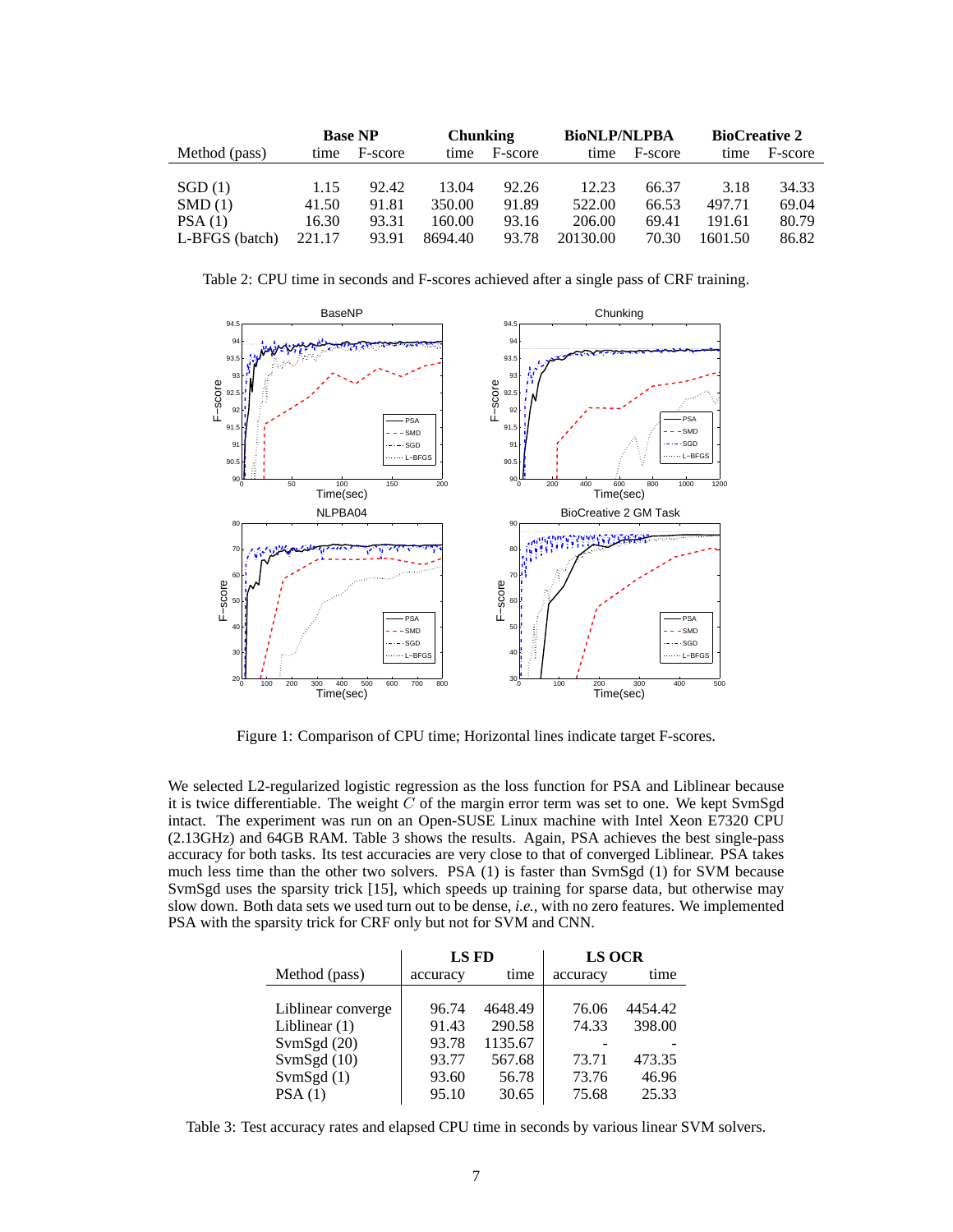The parameter settings for PSA are basically the same as those for CRF but with a large period  $b = 1250$  for FD and 500 for OCR. For FD, the worst accuracy by PSA is 94.66% with  $b$  between 250 to 2000. For OCR, the worst is  $75.20\%$  with b between 100 to 1000, suggesting that PSA is not very sensitive to parameter settings.

#### **5.3 Convolutional Neural Network**

Approximating Hessian is particularly challenging when the loss function is non-convex. We tested PSA in such a setting by applying PSA to train a large convolutional neural network for the original 10-class MNIST task (see Table 1). We tried to duplicate the implementation of LeNet described in [18] in C++. Our implementation, referred to as "LeNet-S", is a simplified variant of LeNet-5. The differences include that the sub-sampling layers in LeNet-S picks only the upper-left value from a  $2 \times 2$  area and abandons the other three. LeNet-S used more maps (50 vs. 16) in the third layer and less nodes (120 vs. 100) in the fifth layer, due to the difference in the previous sub-sampling layer. Finally, we did not implement the Gaussian connections in the last layer. We trained LeNet-S by plain SGD and PSA. The initial  $\eta$  for SGD was 0.7 and decreased by 3 percent per pass. For PSA, we used  $\kappa = 0.9$ ,  $(\alpha, \beta) = (0.99999, 0.999)$ ,  $b = 10$ ,  $\eta_i^{(0)} = 0.5$ ,  $\forall i$ , and the mini-batch size is one for all tasks. We also adapted a trick given in [19] which advises that step sizes in the lower layers should be larger than in the higher layer. Following their trick, the initial step sizes for the first and the third layers were 5 and  $\sqrt{2.5}$  times as large as those for the other layers, respectively. The experiments were ran on an Intel Q6600 Fedora 8 i686 PC with 4G RAM.

Table 4 shows the results. To obtain the empirical optimal error rate of our LeNet-S model, we ran plain SGD with sufficient passes and obtained 0.99% error rate at convergence, slightly higher than LeNet-5's 0.95% [18]. Single-pass performance of PSA with the layer trick is within one percentage point to the target. Starting from an initial weight closer to the optimum helped improving PSA's performance further. We ran SGD 100 passes with randomly selected 10K training examples then re-started training with PSA using the rest 50K training examples for a single pass. Though PSA did achieve a better error rate, this is infeasible because it took 4492 seconds to run SGD 100 passes. Finally, though not directly comparable, we also report the performance of TONGA given in [20] as a reference. TONGA is a 2SGD method based on natural gradient.

| Method (pass) |          |      | time error Method (pass)       | time   | error |
|---------------|----------|------|--------------------------------|--------|-------|
| SGD(1)        | 266.77   | 0.99 | 2.36 PSA w/o layer trick $(1)$ | 311.95 | 2.31  |
| SGD(140)      | 37336.20 |      | PSA w/ layer trick $(1)$       | 311.00 | 1.97  |
| TONGA $(n/a)$ | 500.00   |      | 2.00 PSA re-start $(1)$        | 253.72 | 1.90  |

Table 4: CPU time in seconds and percentage test error rates for various neural network trainers.

# **6 Conclusions**

It has been shown that given a sufficiently large training set, a single pass of 2SGD generalizes as well as the empirical optimum. Our results show that PSA provides a practical solution to accomplish near optimal performance of 2SGD as predicted theoretically for a variety of large scale models and tasks with a reasonably low cost per iteration compared to competing 2SGD methods. The benefit of 2SGD with PSA over plain SGD becomes clearer when the scale of the tasks are increasingly large. For non-convex neural network tasks, since the curvature of the error surface is so complex, it is still very challenging for an eigenvalue approximation method like PSA. A complete version of this paper will appear as [21]. Source codes of PSA are available at http://aiia.iis.sinica.edu.tw.

### **References**

[1] S.V.N. Vishwanathan, Nicol N. Schraudolph, Mark W. Schmidt, and Kevin P. Murphy. Accelerated training of conditional random fields with stochastic gradient methods. In *Proceedings of the 23rd International Conference on Machine Learning (ICML'06)*, Pittsburgh, PA, USA, June 2006.